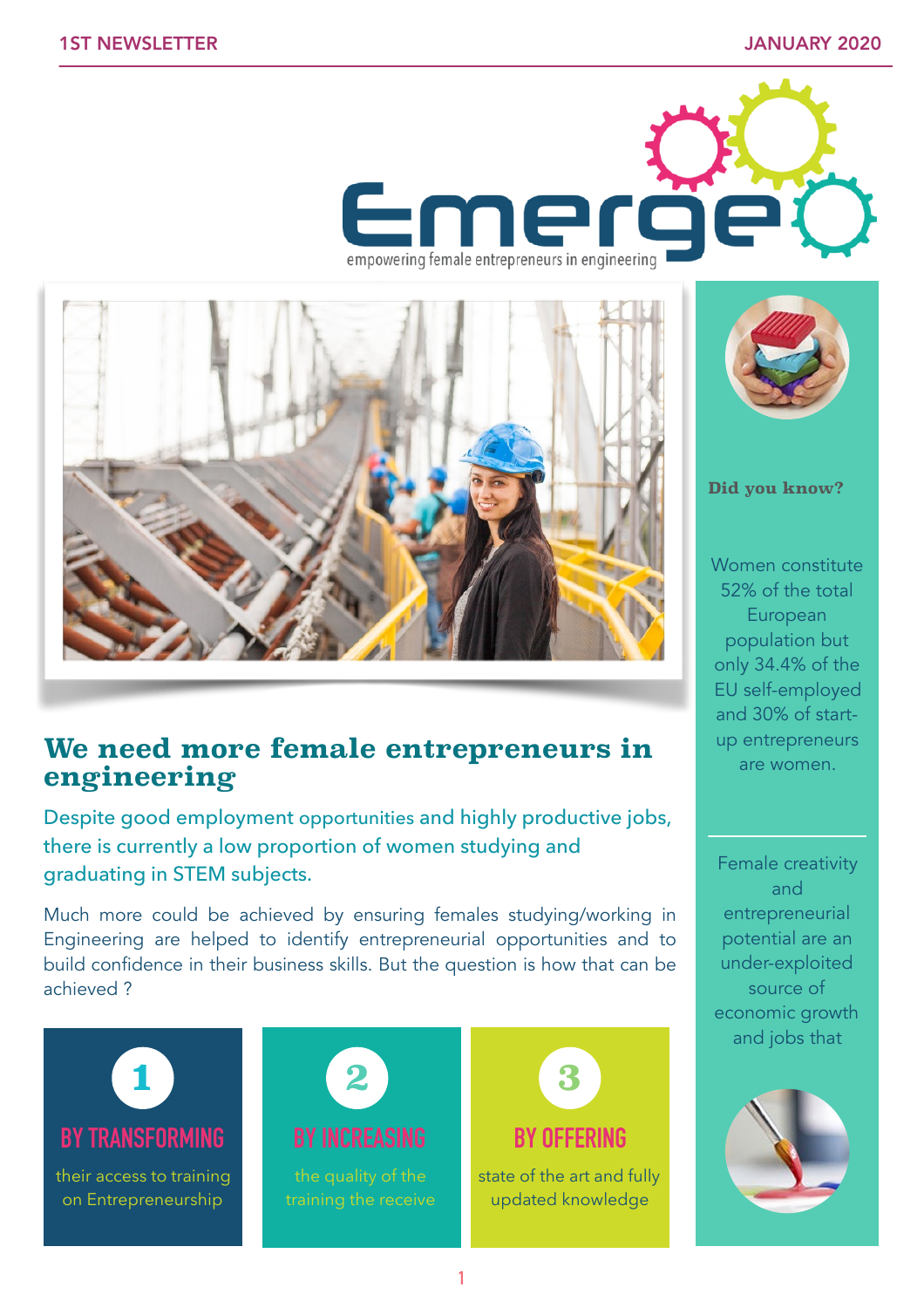# **Emerge Project**

#### We want to change the scene

EMERGE is an EU Erasmus+ project bringing together project partners and experts from Poland, Denmark, Norway, Turkey and Ireland.

This project aims to increase the number of female entrepreneurs in engineering by transforming their access to and the quality of the training they receive from Entrepreneurship, VET & HEI institutions. Our online community, learning resources and training events will connect you to expert knowledge and advice. Ready to get started? The first step is to join on our online community of engineers, lecturers, business advisors and education providers.

EMERGE partnership is working with the above three defined target groups to achieve the following operational objectives:

- ‣ Establish 3 EMERGE VET business partnership between actors in the engineering entrepreneurship development ecosystem in Poland, Turkey & Ireland to share knowledge and practice
- ‣ Develop a suite of multilingual OERs for VET & HE practitioners to update their knowledge and skills, and with an online course for female entrepreneurs.
- ‣ Implement an innovative apprenticeshipstyle learning placement framework for young women with engineering start up potential in high growth engineering SMEs



**"STEM-related sectors have been growing much faster than others and have significantly** higher **wages"** 

By joining our community at [http://](http://www.emergeengineers.eu/) [www.emergeengineers.eu/](http://www.emergeengineers.eu/) you will:

- ‣ learn all the latest trends on the topic
- ‣ read blogs from successful female entrepreneurs in engineering
- ‣ Access our state of the art training material

#### Our Action Plans

We had elaborated three unique and area specific Actions plans with concrete individual and collective commitments in order to improve access and quality of support from the entrepreneurship education ecosystem for women in engineering. These are based on three cross sectoral partnerships each involving 15 representatives of stakeholders from VET, HE, Engineering, enterprise and economic development sectors, drawn from public, private and nonprofit organizations. You can download the final versions of them at [http://](http://www.emergeengineers.eu/) [www.emergeengineers.eu/](http://www.emergeengineers.eu/)